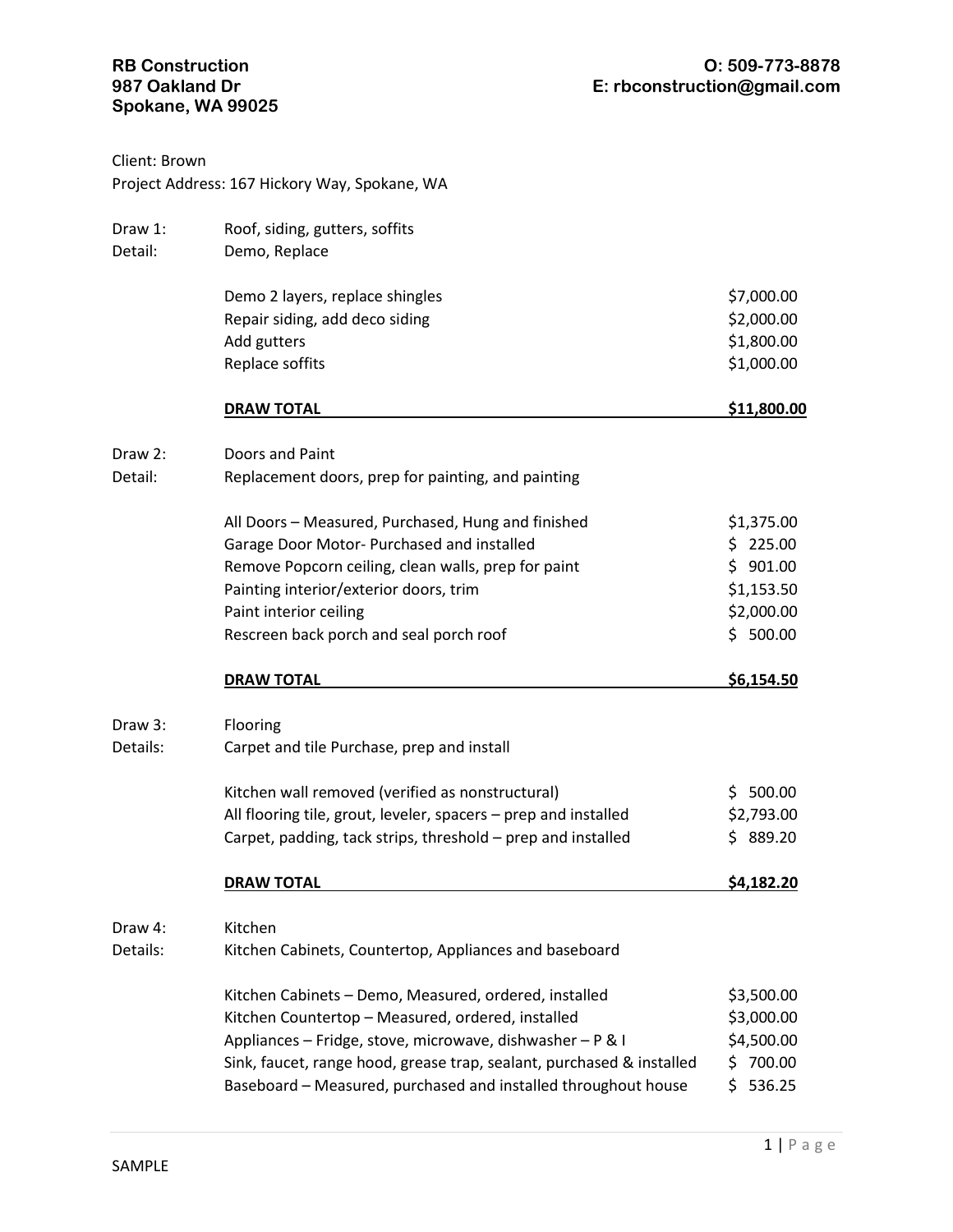| <b>DRAW TOTAL</b>                                       | \$12,236.00         |
|---------------------------------------------------------|---------------------|
|                                                         |                     |
| Vanities, Toilet, Tub, Shower                           |                     |
| Vanities,                                               | \$900.00            |
| Toilets, Tub, Shower                                    | \$1,600.00          |
| Shower head, faucets, mirrors, drains,                  | \$520.00            |
| Ceiling Fan, accessories                                | \$500.00            |
| <b>DRAW TOTAL</b>                                       | \$3,500.00          |
| Landscape                                               |                     |
| Cutting trees, mowing, planting, fix fence              |                     |
| Cutting 2 trees                                         | \$1,000.00          |
| Mowing grass and weeds                                  | \$250.00            |
| <b>Planting flowers</b>                                 | \$250.00            |
| <b>Fixing fence</b>                                     | \$320.00            |
| <b>DRAW TOTAL</b>                                       | \$1,820.00          |
| Contingency                                             |                     |
| Project Safety Net                                      |                     |
| In case something goes wrong or product prices increase | \$2,000.00          |
| <b>DRAW TOTAL</b>                                       | \$2,000.00          |
| <b>TOTAL REHAB BUDGET</b>                               | \$41,692.70         |
|                                                         | Full Bathroom Setup |

Terms: Initial 20% deposit required with progress payments with each draw for the remaining balance. Cost of Labor and Material is included in bid. Owner is responsible for the security of premises when work is completed.

*Roger Williams 509-773-8878*

\_\_\_\_\_\_\_\_\_\_\_\_\_\_\_\_\_\_\_\_\_\_\_\_\_\_\_\_\_\_\_\_\_\_\_\_\_

General Contractor/Supervisor Signature

Print name: \_\_\_\_\_\_\_\_\_\_\_\_\_\_\_\_\_\_\_\_\_\_\_\_\_\_\_